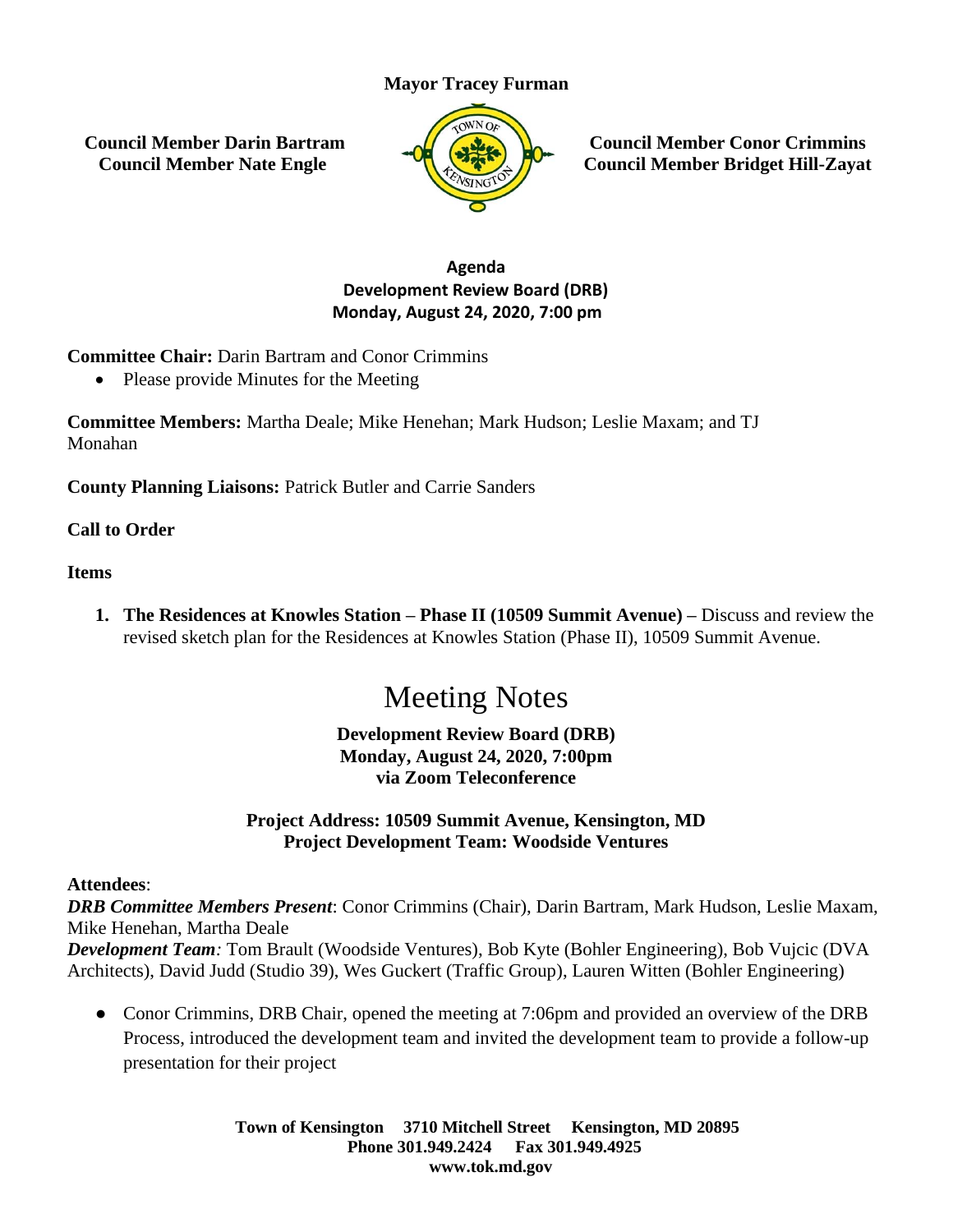- The Project being reviewed is located at 10509 Summit Avenue in the Town of Kensington and has been renamed *The Flats at Knowles Station*. The project application has not yet been filed with Montgomery County. The applicant anticipates filing concurrent applications for Preliminary Plan, Site Plan, and Sketch Plan with the County prior to September 1, 2020
	- This lot is a part of the Kensington Sector Plan, located in Town Center at TC-19 "Detrick and Summit block". TC-19 is zoned CRT 1.5; C 1.0; R 0.5, H 60'
- The Development Team reviewed their proposed density transfer from two other properties within  $\frac{1}{4}$ mile, as permitted in County zoning. Current proposed project is 1.36 FAR in the mixed-use CRT with a FAR 1.5
- The Development Team reviewed school impact calculations generated by Montgomery County Parks and Planning. Calculations indicated the proposed project would generate a total of 7 additional students: 4 elementary school, 1 middle school, and 2 high school. The Development Team equated this level of school impact as the same level that is produced by 15 single family detached homes
- Based on a request from the DRB during the 12 AUG 2020 DRB Meeting, the Development Team's traffic engineers performed a full traffic study and determined that the traffic impact from this project would result in a 0.3 second delay at PM peak at Connecticut and Knowles queuing. The DRB has requested a copy of the traffic study for review.
- Based on feedback from the DRB during the 12 AUG 2020 DRB Meeting, the Development Team reviewed a new "Option 1" for the structured parking containing retail frontage at the corner of Summit Ave and Knowles Ave on the ground floor level and additional retail at this corner frontage on level 1 by pulling back the parking area so that retail would be in the activated frontage of the project and no vehicles would be visible on level 1 of the parking garage. At level 2 of the parking garage there would be spandrel glass that would obscure any visibility of parked vehicles. This plan would provide for 129 parking spaces. The required minimum parking as calculated by Montgomery County Parks and Planning is 71 spaces. The newly proposed "Option 1" would also include 43 new indoor bicycle parking spaces located within the structured parking for residential tenants. The Development Team expressed their desire to move forward with a parking option supported by the community. The Development Team is still offering "Option 2" with additional parking on level 1 expanding the overall parking count to 152 spaces or "Option 3" with an additional level of parking in the cellar level that would produce 179 parking spaces. The DRB reviewed vehicular and pedestrian movements based on the new parking layout. There was interest from the DRB in exploring the possibility of eliminating the parallel parking spaces located at the Wine & Co. property at 10414 Detrick Ave and providing for these spaces within the structured parking. The aim would be to create a safer, wider two-way through movement between Detrick and Summit Avenues.
- The Development Team reviewed the design and architecture of the proposed building and reviewed the overall height of the building based on how it is calculated by County code. Building total height is calculated at 71 feet 6 inches at the centerline. The Development Team acknowledged that they are leveraging Zoning Text Amendment (ZTA) 2018-06 that permits additional density and building height in return for increased moderately priced dwelling units (MPDUs). The Development Team is required to provide a minimum of 12.5% MPDUs, but has elected to provide 25% MPDUs, pursuant

**Town of Kensington 3710 Mitchell Street Kensington, MD 20895 Phone 301.949.2424 Fax 301.949.4925 www.tok.md.gov**